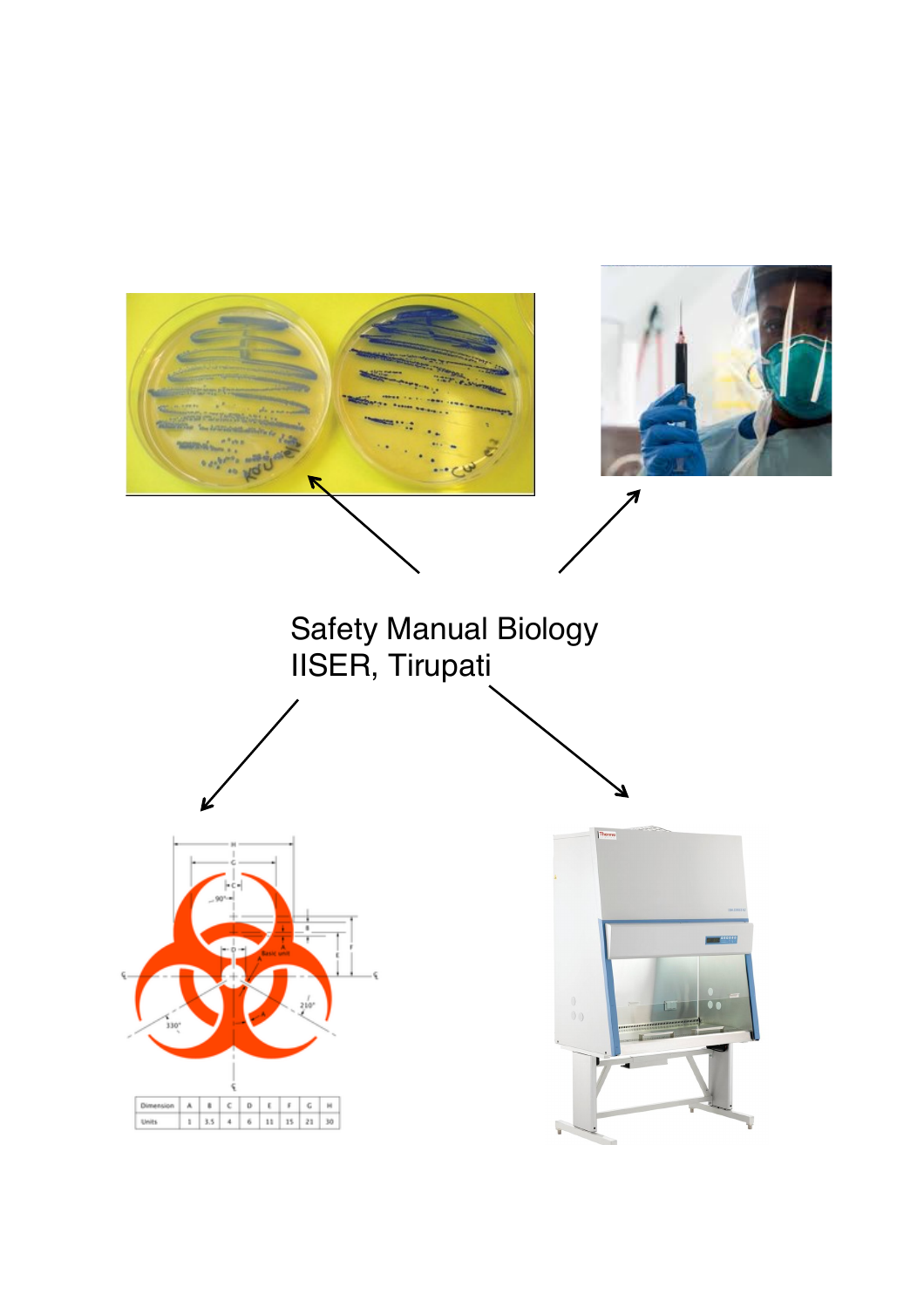# **Scope**

This biosafety manual is relevant for all research activities that especially include handling biological material in the laboratories.

# **Introduction**

The research personnel in biological laboratories are at risk of handling samples that may be pathogen infected or live organisms that pose a hazardous effect to humans as well as environment. Thus this manual will provide guidelines to adoption of appropriate methods to avoid hazards in microbiological laboratories, dangerous chemicals, liquid nitrogen etc.

# **Risk Assessment:**

Before starting any research activity in the lab, risk assessment must be performed to identify the hazards and design possible control methods to prevent risk.

For risk assessment, the following steps are necessary:

# **A. Identification of risk related to cell culture related biological materials that includes pathogen and human or animal cells being handled**

All material of human origin, including cell lines, tissue, and blood, must be considered potentially infectious for hepatitis and HIV and handled under Universal Precautions, which reasonably preclude cutaneous, oral, and parenteral exposure to personnel.

For risk identification of the pathogen, the researcher should be informed for the following:

- *(i) Routes of transmission:* The probable routes of transmission are
	- (a) Exposure of the agent through the skin, eyes and mucous membranes.
	- (b) Piercing by a syringe needle or other contaminated sharp.
	- (c) Bites, scratches from infected animals.
	- (d) Ingestion of liquid suspension of an infectious agent.
	- (e) By contact of the contaminated hand to mouth exposure.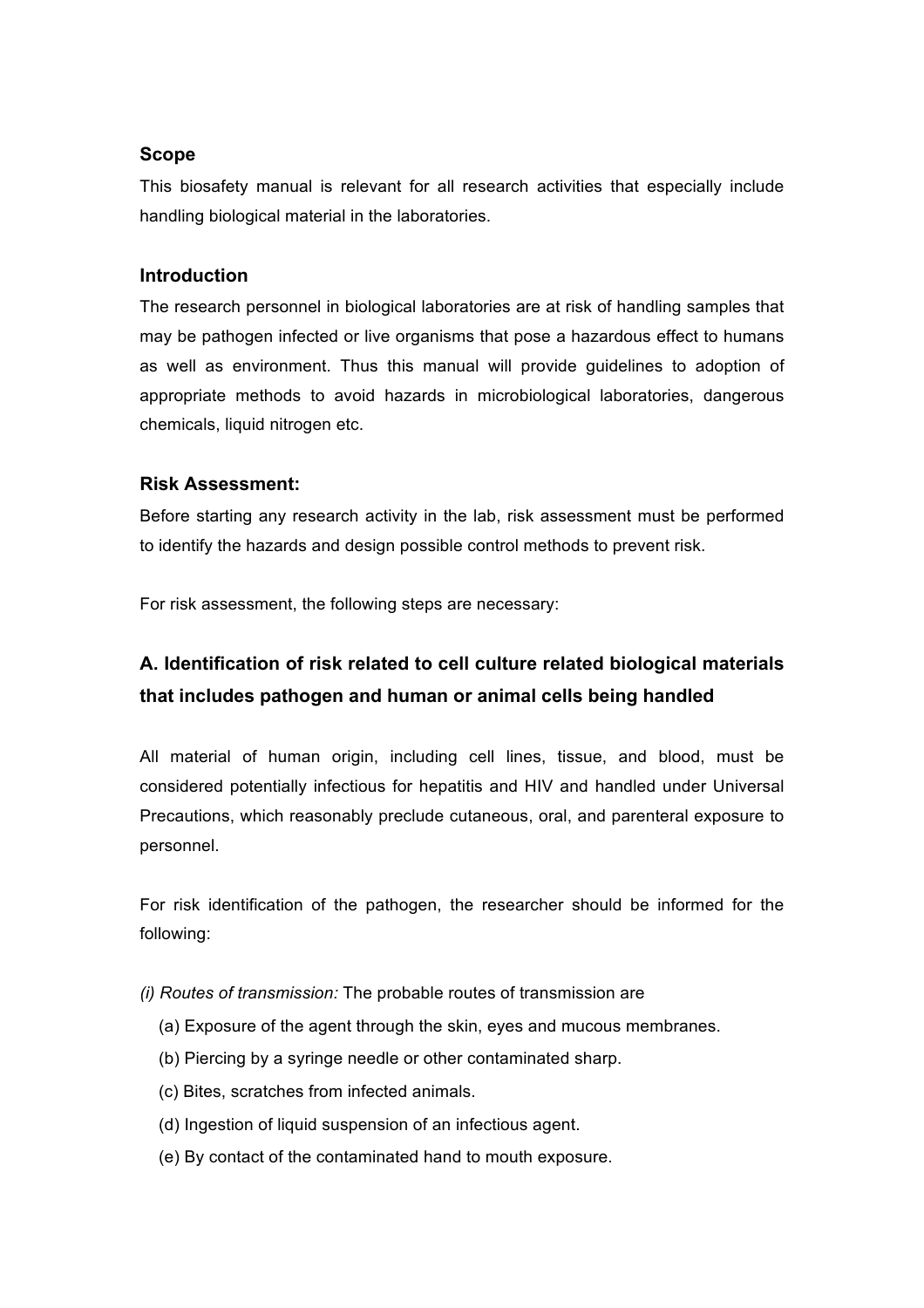(f) Inhalation of infectious aerosols

- *(ii) Infective dose*
- *(iii) Stability in the environment*
- *(iv) Host range and its endemic nature.*
- *(v) Method of treatment available*.

#### **B. Identification of risk related to procedures carried in the laboratory**

Safety procedures must be established for the following laboratory handling procedures:

(i) that generate aerosols as they are invisible and spread faster.

(ii) on animals as they can transmit pathogen through saliva, urine and faeces.

(iii) Genetic manipulation of microorganisms can lead to generation of higher virulent microorganisms or antibiotic resistance.

#### **C. Classify the microorganisms into appropriate biosafety levels**

Based on the above information, the laboratory can be assigned at various levels that would help in the containment of the pathogens/human/animal cells. The containment is achieved by defining the safety of the research by various biosafety levels. Overall following biosafety levels are followed:

## **Biosafety Level 1 (BSL1)**

BSL1 is defined for experiments that include a pathogen that is unlikely to cause any disease in humans or animals. Thus special facility or equipments are not needed but still the laboratory personnel should following initial training for carrying out experiments in BSL1. Following are the standard practices for BSL1

- 1. Lab coats, eye protection and toe-covered footwear to prevent contamination must be used.
- 2. Surgical masks should be used for handling carcinogens, chemicals or for biological agents if there is a risk of spread of infection through inhalation.
- 3. Protected glasses should be used during UV transilluminators.
- 4. Face shields must be used to protect the personnel from splashes.
- 5. Storage of food items or eating is not allowed in the laboratory
- 6. Mouth pipetting should not be practiced but pipetting devices should be used.
- 7. Broken glassware should be handled with dustpan and brush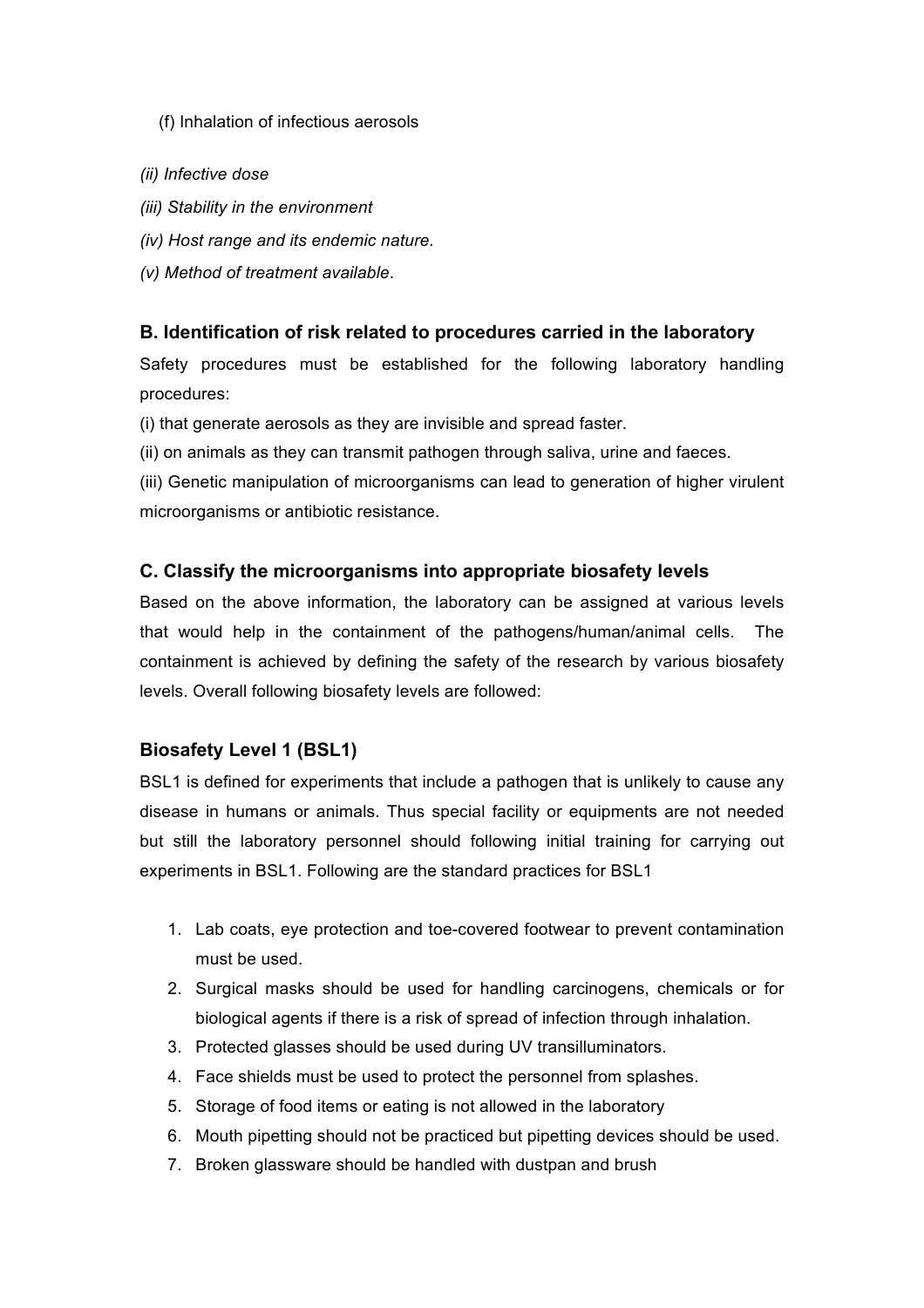- 8. In case of spills, contain the area and decontaminate the area using recommendations for that spill.
- 9. Waste material should be discarded in designated waste disposals.
- 10. The lab in charge should provide initial training for lab personnel about potential hazards and precautions to be taken and they are updated whenever there are changes in procedures.

# **Biosafety Level 2 (BSL2)**

BSL2 is defined for experiments that include a pathogen that could cause disease in humans or animals but is unlikely a serious hazard. Also, effective treatment and preventive measures are available and the risk of spread of infection is limited. Thus BSL2 is a contained area where lab personnel requires specific training and are supervised by competent researcher.

- ⇒ Therefore, the lab doors must be self-closing type and there must be provision for locking the same.
- ⇒ The international biohazard-warning symbol must be displayed on the doors of the labs where microorganisms of Risk Group 2 or higher risk groups are handled. Name of the PI and contact details must also be displayed.

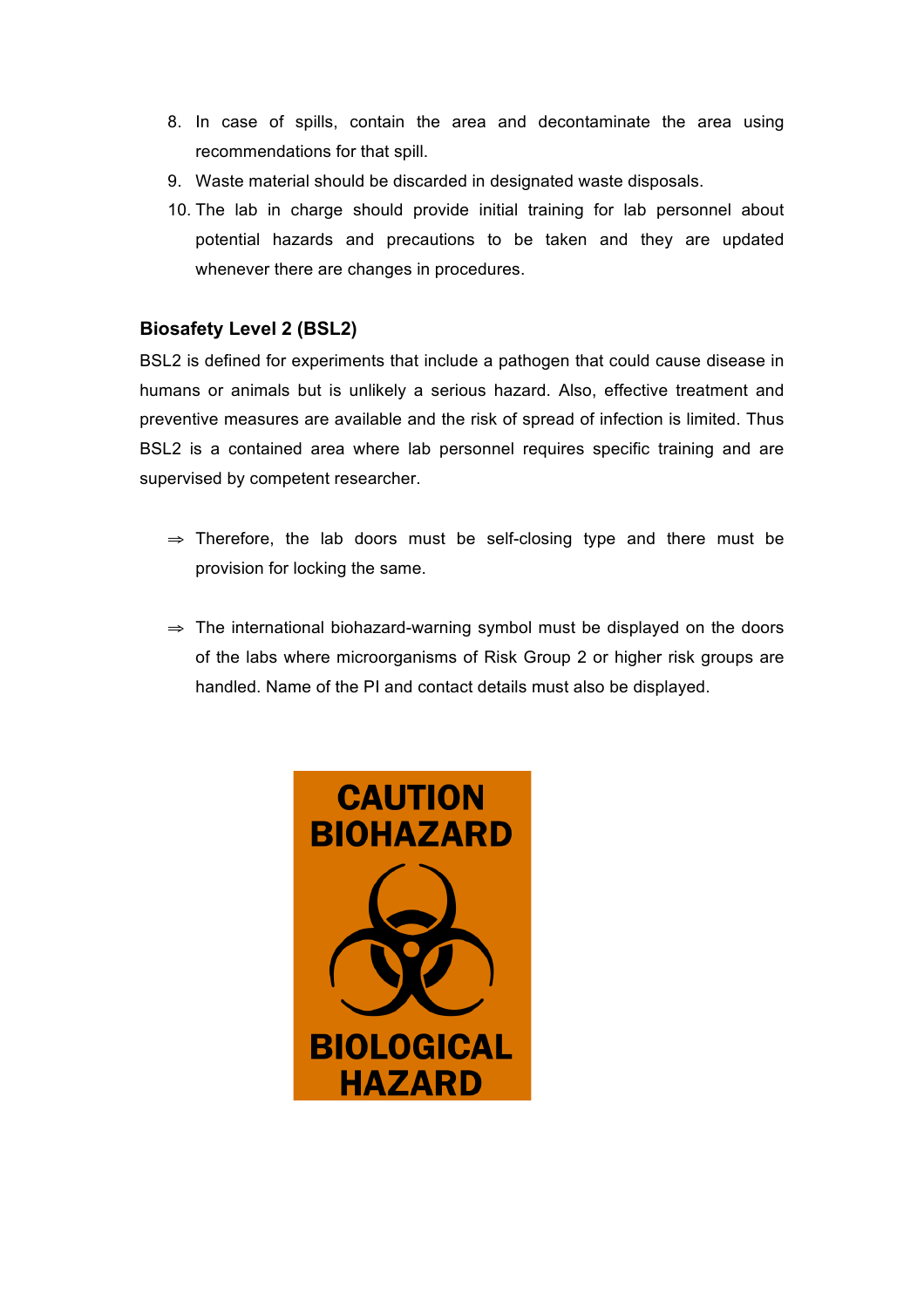- $\Rightarrow$  The pathogens must strictly be handled with biosafety cabinets BSLA2 type (described below). Also, the biosafety cabinet must be located away from doors and windows that could be opened which could create disruptions in the airflow.
- $\Rightarrow$  Liquid disinfectant trap must be provided to vacuum lines.
- $\Rightarrow$  The access to the laboratory is restricted to trained researchers.
- $\Rightarrow$  Medical surveillance and immunization must be provided to the lab personnel.
- ⇒ Spills involving contaminated material must be decontaminated and cleaned up.

# **Biosafety Level 3 (BSL3)**

BSL3 is defined for experiments that include a pathogen that has a potential to cause serious human or animal disease and is lethal through exposure by inhalation. Effective treatment and preventive measures are available

- $\Rightarrow$  BSL3 is a strictly contained facility with special engineering and design features. Access is restricted and through two self-closing doors with a change room in between. The space between exit and window should be capable for sealing or fumigation.
- $\Rightarrow$  Vaccum lines must be protected with high efficiency particulate air (HEPA) filters. The ventilation system must provide directional airflow by drawing air from clean areas to contaminated areas.
- ⇒ The decision to implement Biosafety Level 3 recommendations in the laboratory may only be made by the Institutional Biosafety Committee.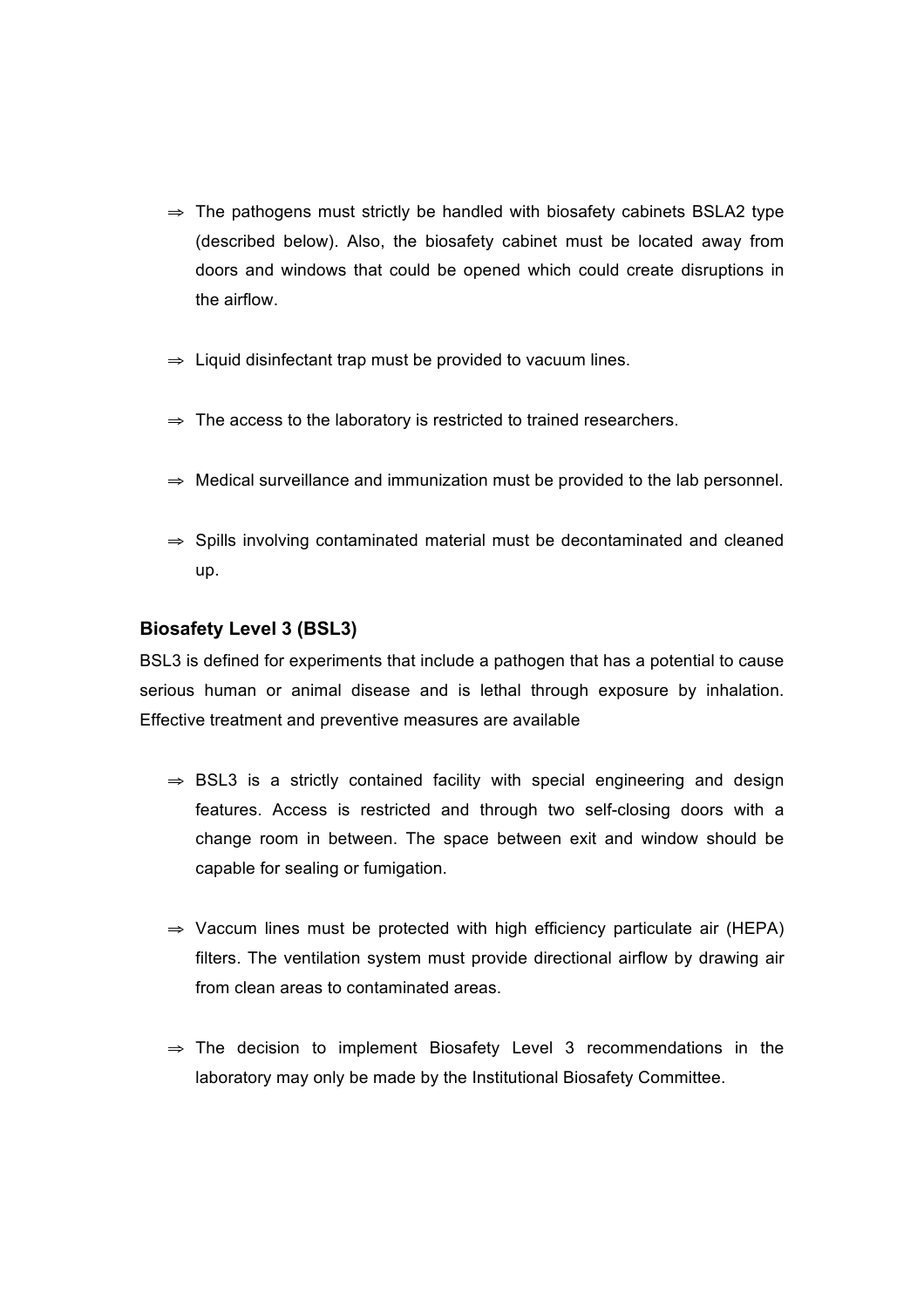- $\Rightarrow$  Entry into a BSL-3 facility is restricted to those individuals who have taken training and have demonstrated knowledge of BSL-3 Standard Operating Procedures and Safety Practices by means of a written exam.
- $\Rightarrow$  All experiments involving the manipulation of infectious material are carried out in biological safety cabinets (BSCII or III) or other physical containment devices.
- $\Rightarrow$  The personnel are required to wear appropriate personal protective clothing and devices to protect themselves from the exposure to pathogen. The personnel should be wrapped around in gowns or coveralls. The clothing needs to be decontaminated before discarding.
- $\Rightarrow$  Eye and face protections should also be decontaminated.

# **Biosafety Level 4 (BSL4)**

BSL4 is defined for experiments that include a pathogen that usually causes serious human or animal disease and that can be readily transmitted from one individual to another, directly or indirectly. Effective treatment and preventive measures are not usually available.

Since it is life threatening with no effective treatment, additional measures are followed for BSL4.

- ⇒ Access to the laboratory is strictly restricted and is through an airtight doors.
- $\Rightarrow$  A shower is provided to decontaminate the surface of the pressure suit before the person leaves the work area.
- ⇒ The exhaust air from the suit area must be filtered by two sets of HEPA filters.
- ⇒ Double door autoclave for decontamination of disposable waste materials from the suit area to be used.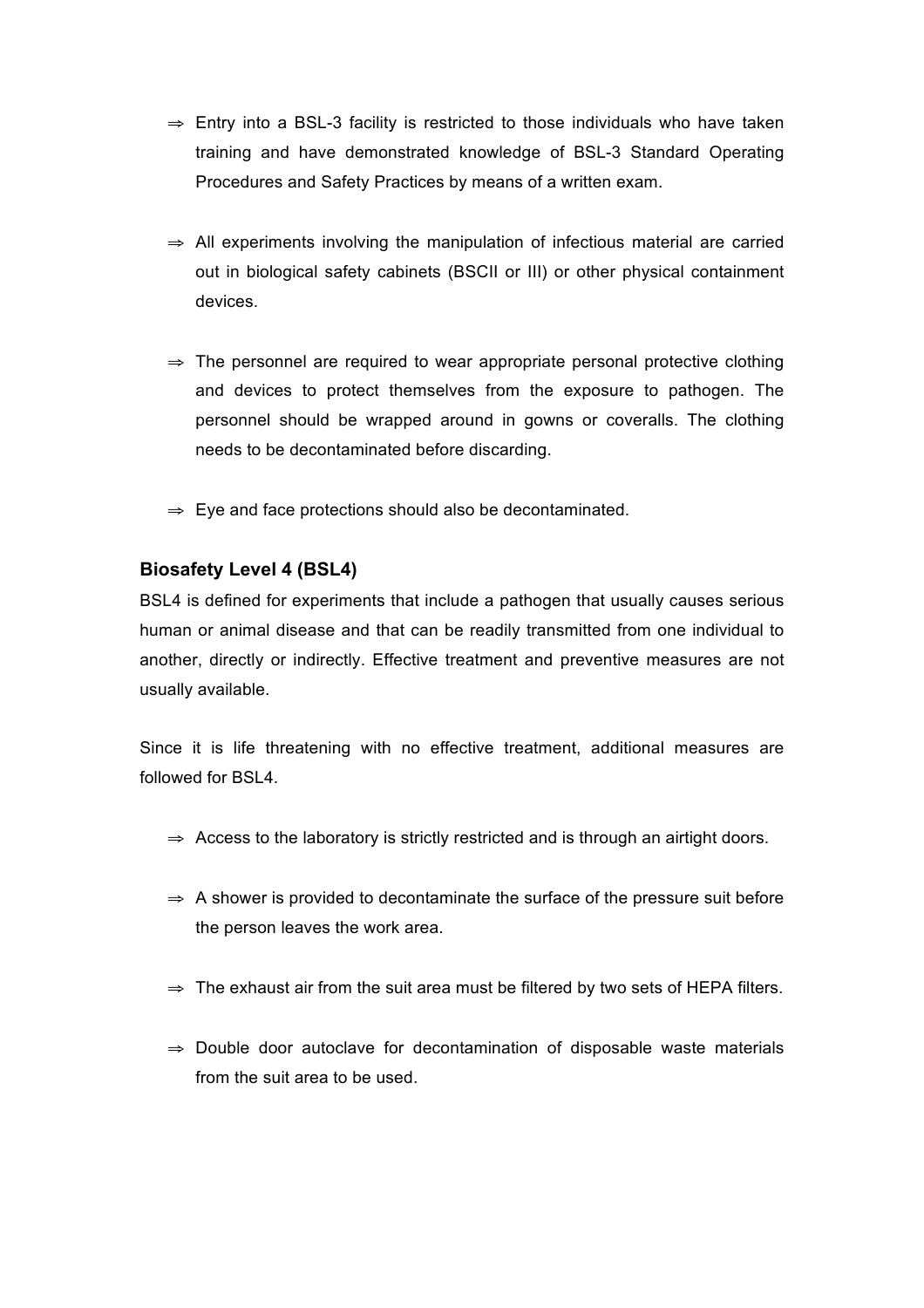# **Summary of Classification of Biological Agents According to Risk**

*(Modified from Biosafety in Microbiological and Biomedical Laboratories, Centers for Disease Control and the National Institutes of Health, 3rd Ed., 1993.)* 

### **Biosafety Level 2: Bacterial Agents†**

*Bacillus anthracis Bordetella pertussis Campylobacter* - all species *Chlamydia psittaci, C. Pneumoniae, C. trachomatis Clostridium botulinum, C. tetani Corynebacterium diptheriae Leptospira interrogans*- all serovars *Legionella pneumophila*; other Legionella-like agents *Mycobacteria* except *M. bovis* or *M. leprae Neisseria gonorrhoeae, N. Meningitidis Pseudomonas psudomallei Salmonella* - all serotypes *Shigella* - all species and all serotypes *Vibrionic enteritis* (*Vibrio cholerae, V. parahaemolyticus*) † Additional primary containment and precautions, such as those described for work at the BSL-3 level are recommended for activities with high potential for droplet or aerosol production, for work with antibiotic - resistant strains and for activities

## **Biosafety Level 2: Fungal Agents**

*Blastomyces dermatitidis Cryptococcus neoformans Sporothrix schenckii*  Pathogenic members of the genera *Epidermophyton, Microsporum* and *Trichophyton*  Miscellaneous molds *Cladosporium (Xylohypha) trichoides Cladosporium bantianum Penicillium marnefii*

involving production quantities or concentrations of infectious materials.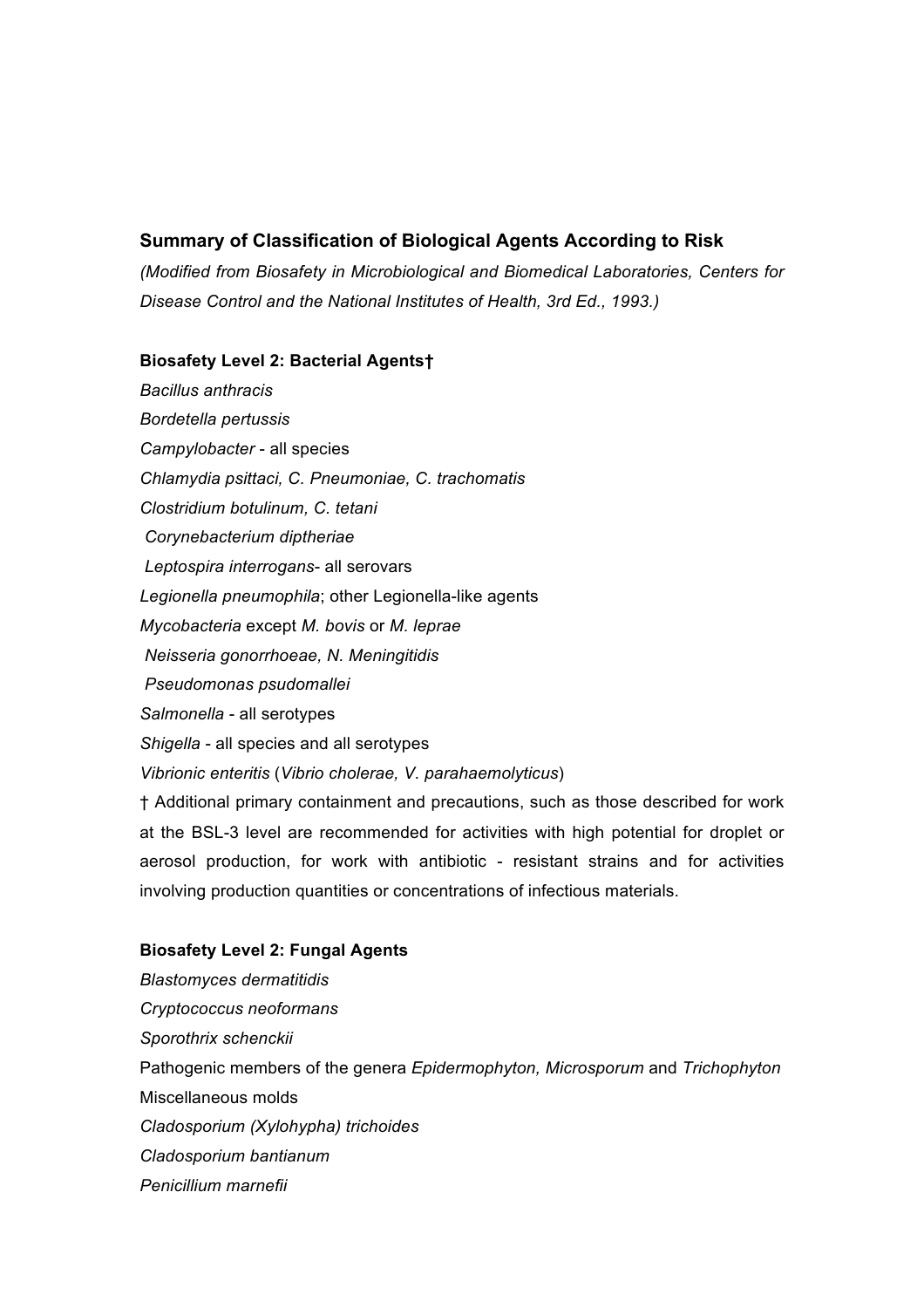*Exophiala (Wangiella) dermatitidis Fonsecaea pedrosoi Dactylaria gallopava (Ochroconis gallopavum)*

#### **Biosafety Level 2: Parasitic Agents**

Nematode parasites of humans *Ascaris* spp. *Stronglyoides* spp. Hookworms *Enterobius* spp.

Protozoal Parasites of Humans *Toxoplasma* spp. *Plasmodium* spp. *Trypanosoma* spp. *Entamoeba* spp. *Coccidia* spp. *Giardia* spp. *Leishmania* spp. *Sarcocystis* spp. *Cryptosporidia* spp.

Trematode Parasites of Humans *Schistosoma* spp. *Fasciola* spp.

Cestode Parasites of Humans *Echinococcus granulosus Taenia solium (cysticercus cellulosae) Hymenolepsis nana.* 

## **Biosafety Level 2: Viral Agents** ††

*Hepatitis A, B, C, D, and E virus Herpes viruses - except Herpesvirus simiae (Monkey B virus) which is BSL-4 Influenza virus Polioviruses Poxviruses - all types except variola which is restricted Rabies virus Mouse hepatitis virus. For animal work it needs a separate contaminant suite.*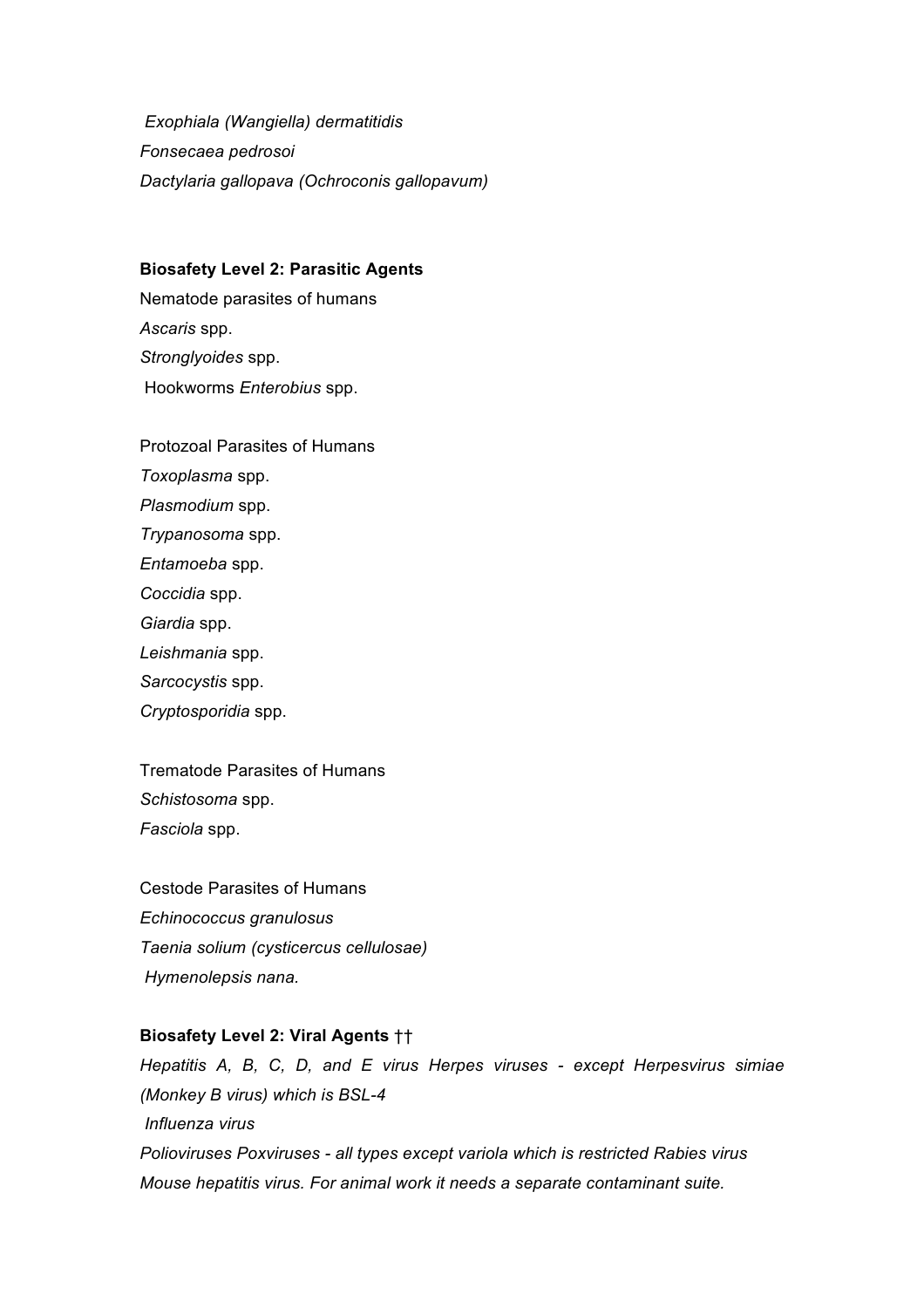†† Additional primary containment and personnel precautions, such as those described for Biosafety Level 3, may be indicated for activities with potential for droplet or aerosol production and for activities involving production quantities or concentrations of infectious materials.

#### **Biosafety Level 3: Bacterial Agents**

*Brucella* - all species *Francisella tularensis Mycobacterium bovis; M. tuberculosis Yersinia pestis* 

### **Biosafety Level 3: Fungal Agents**

*Coccidioides immitis Histoplasma capsulatum* 

### **Biosafety Level 3: Viral and Rickettsial Agents**

*Lymphocytic choriomeningitis virus (LCM) Rickettsiae - all species when used for transmission or animal inoculation experiments Vesicular Stomatitis Virus* 

*Retroviruses, including Human and Simian Immunodeficiency viruses (HIV and SIV) Transmissible Spongiform Encephalopathies (Creutzfeldt-Jakob, kuru and related agents)* 

Arboviruses and Arenaviruses

### **Biosafety cabinets**

Biosafety cabinets are one of the essential requirements for maintenance as well as containment of pathogen in a biosafety facility.

The selections of BSCs are decided on the type of protection needed. This includes Lab personnel protection

- Sample protection
- Risk involved with the pathogen
- Risk involved with the chemicals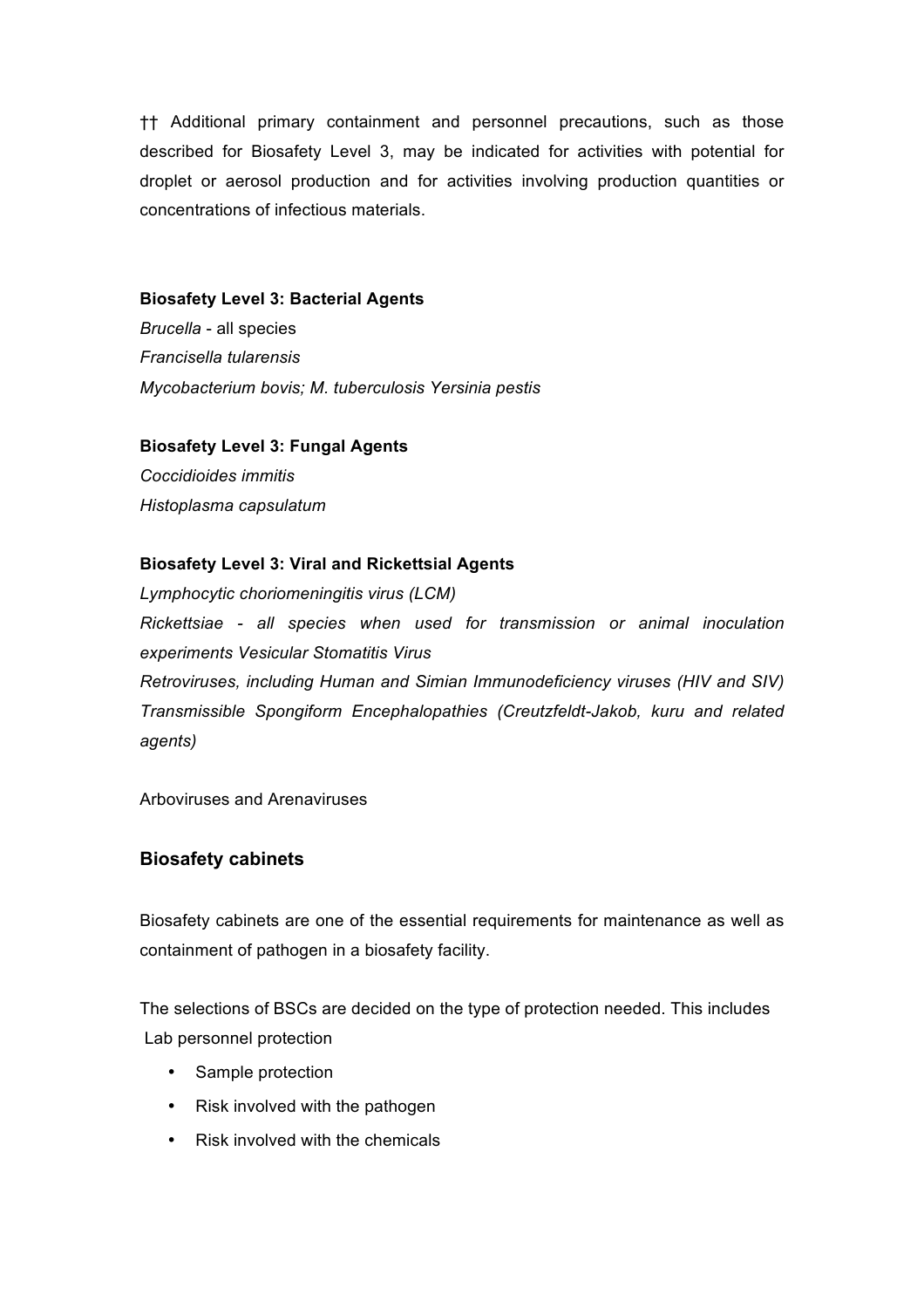Following are the guidelines for biosafety cabinets to be considered for different biosafety levels;

#### **Class I Biosafety cabinet**

The Class I BSC protects the personnel and the environment from exposure to biohazards, however samples are vulnerable from coming in contact with airborne contaminant present in the room. Thus they are used for general microbiological research with low- and moderate-risk agents. The disadvantage is that it does not provide protection from contamination of the sample that is being handled as the room air passes over it.

#### **Class II Biosafety cabinet**

The Class II BSC provides protection both to personnel as well as the sample. These cabinets are suitable for BSL2, 3 and 4. The cabinet has an open front with a stream of inward air preventing the escape of aerosols outside. The air flowing downward over the working surface is HEPA filtered and thus the cabinet is free of airborne contaminant protecting the sample from contamination.

#### **Class III Biosafety cabinet**

BSC III cabinets provide an absolute safety where the cabinets are of welded metals construction and are gas tight. It has a non-opening window and the work is carried out glove ports in front of the cabinet. Thus they are working with highly infectious pathogenic agents and provide maximum protection for the environment and worker. Below are the details of different types of BSC cabinet suitable for different biosafety levels:

| <b>Class</b>             | <b>Inflow</b><br><b>Velocity</b><br>(m/s) | <b>Recycle Air</b><br>$(\% )$ | <b>Exhaust</b><br>Air $(\%)$ | <b>Control Plenum</b><br><b>Surrounded by</b> | <b>Exhaust</b><br><b>Alternatives</b> | <b>Biosafety</b><br><b>Level</b> |
|--------------------------|-------------------------------------------|-------------------------------|------------------------------|-----------------------------------------------|---------------------------------------|----------------------------------|
|                          | US:0.38<br>EN:0.70                        | 0                             | 100                          | <b>Outside Air</b>                            | Inside room /<br>Hard duct            | 1, 2 & 8 & 3                     |
| Ш<br>Type A1             | US:0.38<br>EN:0.40                        | 70                            | 30                           | <b>Outside Air</b>                            | Inside room /<br>Thimble duct         | 1, 2 & 3                         |
| Ш<br>Type A2             | US:0.50<br>EN:0.40                        | 70                            | 30                           | Negative Plenum                               | Inside room /<br>Thimble duct         | 1, 2 & 8 & 3                     |
| Ш<br>Type B1             | US:0.50<br>EN:0.40                        | 30                            | 70                           | Negative Plenum                               | Hard duct only                        | 1, 2 & 3                         |
| Ш<br>Type B <sub>2</sub> | US:0.50<br>EN:NA                          | 0                             | 100                          | Negative Plenum                               | Hard duct only                        | 1, 2 & 8 & 3                     |
| $\mathbb{I}$             | Closed: *<br>$>0.5$ "WC                   | $\overline{0}$                | 100                          | <b>Negative Plenum</b>                        | Inside room /<br>Hard duct            | 1, 2, 3 & 4                      |

Source: Laboratory Biosafety Manual. Second Edition (revised). Interim quidelines. World Health Organization. p32.

\* Pressure differential between chamber and environment.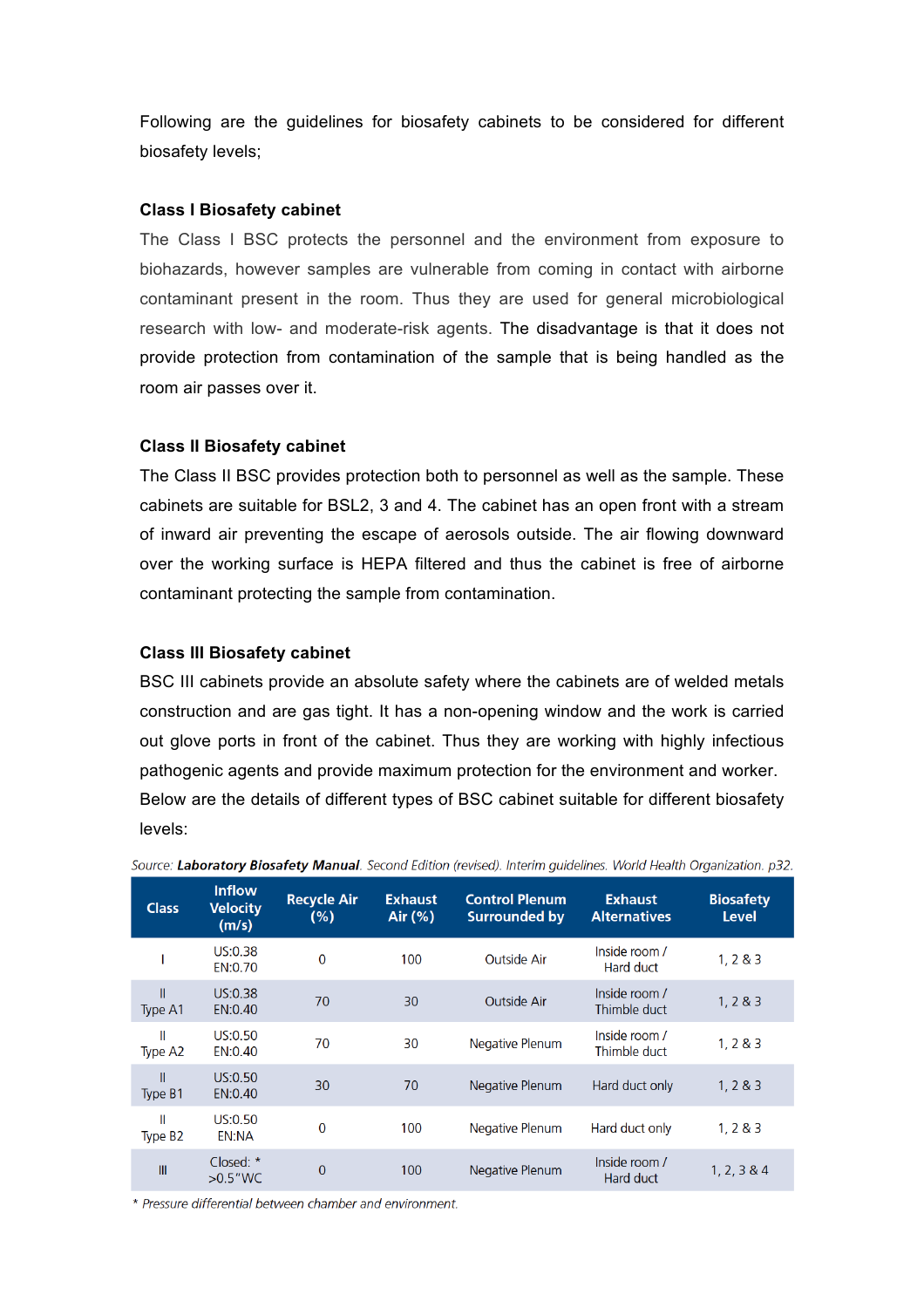## **Emergency responses**

*In case of spill inside biosafety cabinet*

- 1. Contain aerosols by leaving BSC cabinet operating
- 2. Disinfect the cabinet by treating with 10% Bleach.
- 3. Clean the cabinet with water followed by 70% ethanol.
- 4. Operate the cabinet for 15min before starting work.

### *In case of spill outside biosafety cabinet*

If the spill is of BSL1 or 2

- 1. Remove the contaminated clothing or gloves. Wear fresh gloves and If possible contain the spill by covering with paper towels. Decontaminate the area by addition of 10% bleach at least for 20min and mark the area of spillage.
- 2. Notify other lab personnel for spills.
- 3. Clean up the bleach
- 4. Dispose off all the materials in biohazard waste.

If the spill is of BSL3

- 1. Notify other lab personnel for spills.
- 2. Remove the contaminated clothing or gloves.
- 3. Wash body parts with disinfectant soap
- 4. Notify the emergency response team.

# **Biohazard Waste**

Non-contaminated waste can be treated as non-infected waste and can be disposed off as general waste. The following waste can be treated as potentially biohazard waste and should be segregated and disposed off based on the waste type in a responsible manner.

### **Sharps Waste**

All needles, syringes (with or without the attached needle), Pasteur pipettes, scalpel blades are collected in a puncture proof sharp containers for disposal.

### **Microbiological Waste**

All materials containing or in contact with cultures of microbiological organisms, patient specimens sent for microbiological culture or items contaminated by patient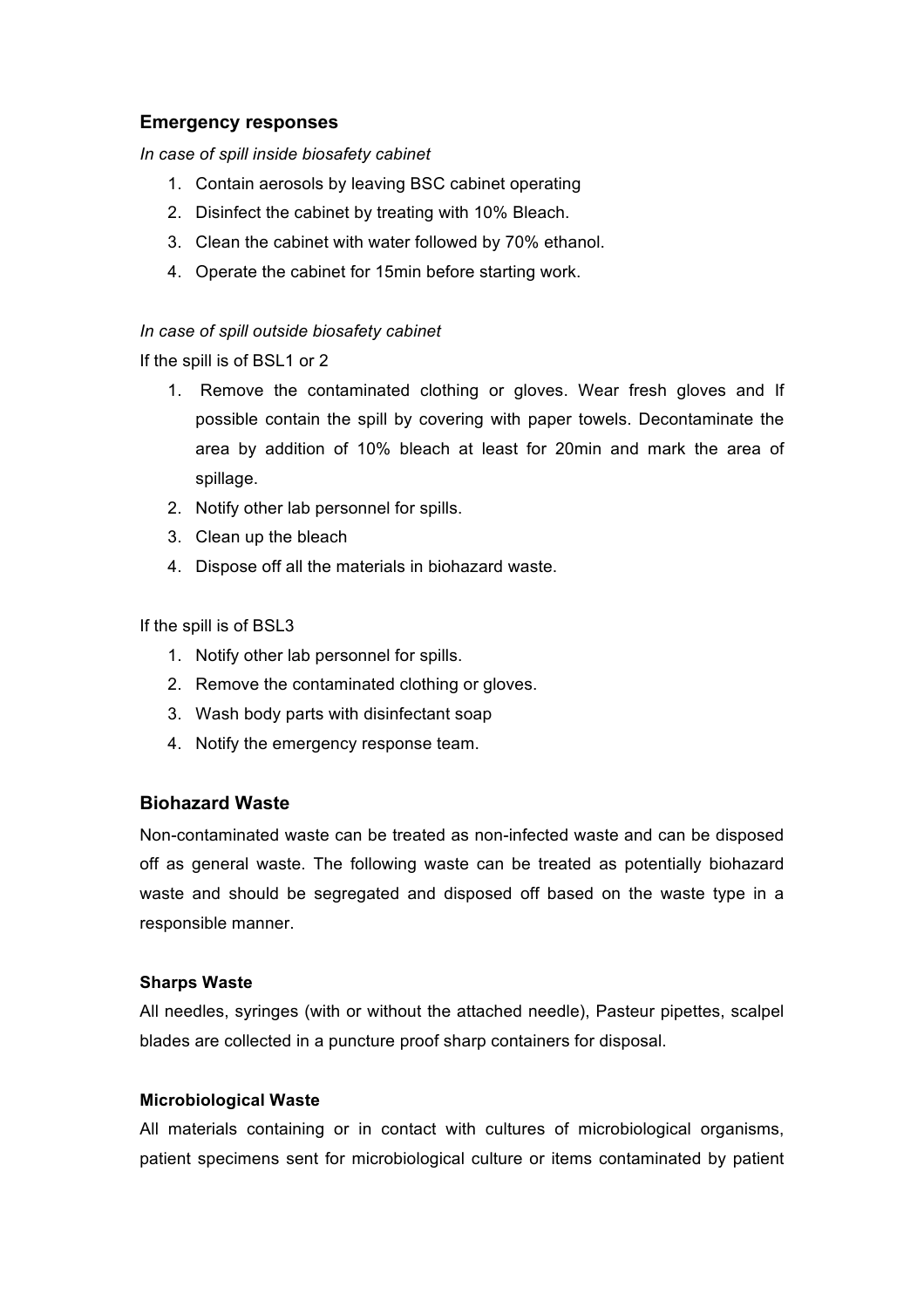specimens are collected in autoclavable red bags with a biohazard sign. The materials are then autoclaved for decontamination and picked by the specified agency of the institute for incineration.

### **Biological Materials Waste**

All discarded vaccines, immunoglobulin, plasma, albumin, blood or tissue fractionation products, enzyme preparations. Similar procedures are followed as for microbiological waste.

If the waste is liquid, then it is treated with 10% bleach solution overnight before discarding.

### **Animal Pathogen Contaminated Waste**

All bedding and other materials contaminated with blood, excreta or secretions of animals infected with transmissible human or animal pathogens. Similar procedures are followed as for microbiological waste.

### **General Laboratory safety guidelines:**

- **Wear approved lab coat at all the times**. If you have spilled chemical in your eyes, flush with water in an eye wash station for 10 to 15 minutes. Use safety shower in case of chemical spillage on body. Notify the incident to Supervisor and Safety In-Charge.
- **Confine long hair** whenever working in the laboratory.
- **Always wear full sleeves and a lab coat while working in the lab**
- **Wear Shoes while working in the lab**. Feet must be adequately covered. Open toed shoes or sandals are not permitted in the laboratory.
- **NO tobacco products in the laboratory**.
- **Food items and Eating is NOT allowed in the laboratory**.
- **Familiarize yourself with the lab** (equipment, chemicals).
- **Never mouth a pipette, use a rubber bulb**.
- **Report all spills** to Supervisor and Safety in Charge.
- **Do not use broken or chipped glassware** and dispose them in the glass disposal box.